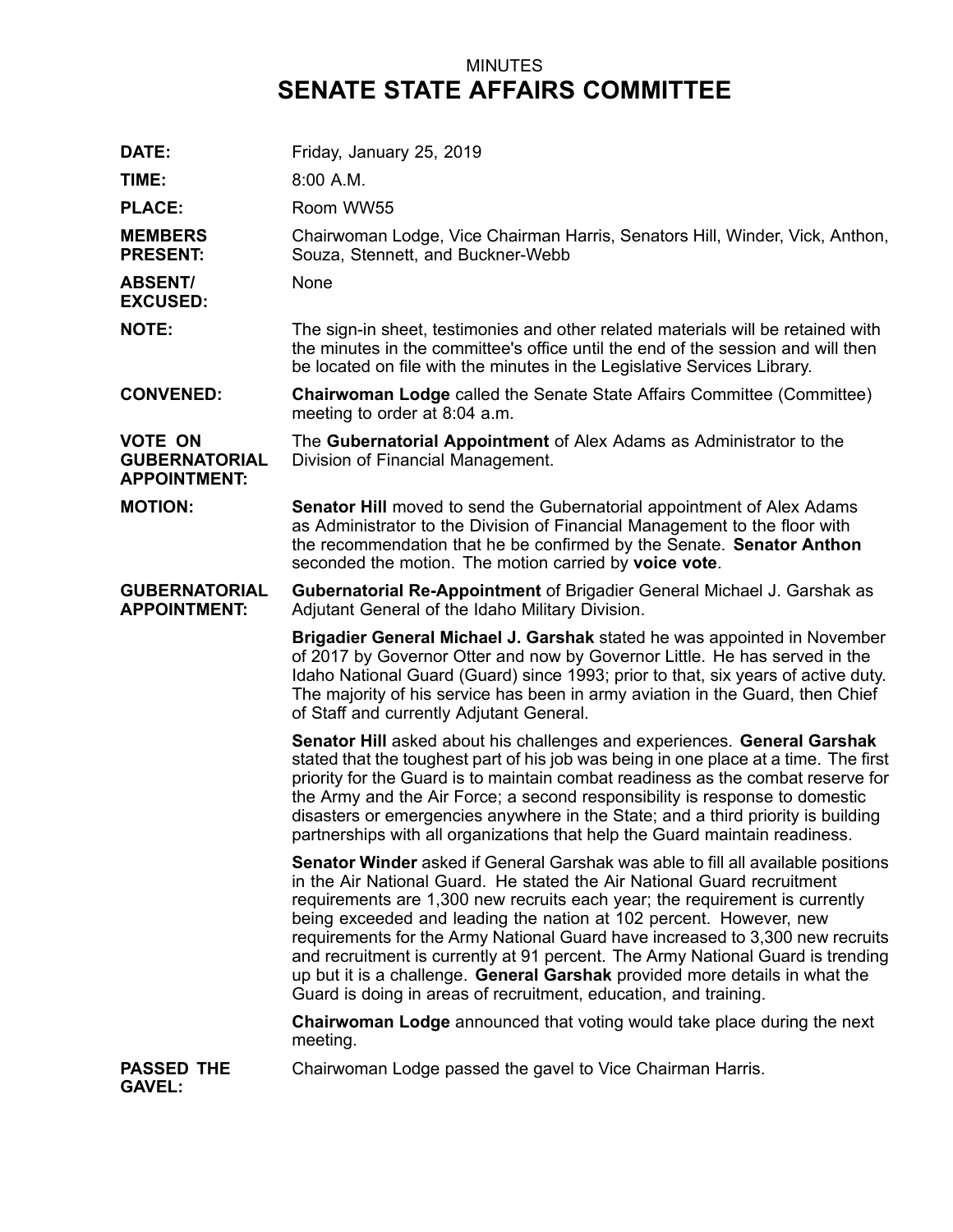| DOCKET NO.<br>38-0501-1801 | <b>IDAPA 38 - DEPARTMENT OF ADMINISTRATION 38.05.01 Rules of the</b><br>Division of Purchasing.                                                                                                                                                                                                                                                                                                                                                                                                                                                                                                                                                                                                                                                                                                                                                                                                                                                                                            |
|----------------------------|--------------------------------------------------------------------------------------------------------------------------------------------------------------------------------------------------------------------------------------------------------------------------------------------------------------------------------------------------------------------------------------------------------------------------------------------------------------------------------------------------------------------------------------------------------------------------------------------------------------------------------------------------------------------------------------------------------------------------------------------------------------------------------------------------------------------------------------------------------------------------------------------------------------------------------------------------------------------------------------------|
|                            | Keith Reynolds, Department of Administration (Department), commented on<br>the action taken by the body across the rotunda and to address their issues; the<br>Department reached out to industry representatives and others. The consensus<br>reached from those conversations was to recommend that the Committee reject<br>subsection 114 and accept the rest of the docket, if the Committee found it<br>acceptable after the review. He deferred to Sarah Hilderbrand.                                                                                                                                                                                                                                                                                                                                                                                                                                                                                                                |
|                            | Sarah Hilderbrand, Administrator, Division of Purchasing, Department of<br>Administration, presented the rule and explained that this docket addresses the<br>format for preservation of purchasing records within the purchasing authority<br>and adds a solicitation method allowing for competitive negotiations when<br>justified by the agency and authorized by the administrator. Ms. Hildebrand<br>explained it clarifies the use of electronic communications during the solicitation<br>process and identified additional examples of potentially exempt acquisitions. It<br>also adds a provision concerning information technology purchased through<br>a reseller and includes minor modifications for consistency within the rules,<br>including consolidation and/or modernizing existing language (see attachment<br>1). Ms. Hilderbrand stated there was no fiscal impact to the General Fund,<br>and no incorporation by reference. Negotiated rulemaking was conducted. |
| <b>DISCUSSION:</b>         | <b>Senator Anthon</b> asked what happens if contracts end and then the legislature<br>makes that contract illegal. Ms. Hilderbrand said that would make the contract<br>void as it violates either the Constitution or Idaho Code.                                                                                                                                                                                                                                                                                                                                                                                                                                                                                                                                                                                                                                                                                                                                                         |
|                            | Senator Winder asked about the rulemaking process and what would happen<br>if the status quo was maintained. Ms. Hilderbrand explained in detail how the<br>negotiated rulemaking was conducted. Senator Winder asked if written notice<br>could be provided to stakeholders or anyone of interest. Ms. Hilderbrand<br>replied she did not send out individual notices but did send out a formal notice.<br><b>Senator Winder</b> stated that this legislative area could lead to potential future<br>problems. Ms. Hilderbrand said the bulk of the legislation is a win-win<br>and outlined why the rules are good. Senator Winder explained the issues<br>regarding the rule in the past. Ms. Hilderbrand stated the rule outlined high<br>level procedures and explained the process in more detail. She said that<br>maintaining the integrity of the vetting process was paramount as was being<br>open to working with industries.                                                  |
|                            | Senator Souza and Ms. Hilderbrand discussed ways that members and<br>interested parties could be informed.                                                                                                                                                                                                                                                                                                                                                                                                                                                                                                                                                                                                                                                                                                                                                                                                                                                                                 |
| <b>TESTIMONY:</b>          | Kate Haas, Kestrel West, testified that only section 114.02.b addressed<br>the process and highlighted problems with industry input in the negotiated<br>rulemaking.                                                                                                                                                                                                                                                                                                                                                                                                                                                                                                                                                                                                                                                                                                                                                                                                                       |
| <b>MOTION:</b>             | Senator Anthon moved to approve Docket No. 35-0501-1801 with the<br>exception of section 114.02.b which was rejected. Senator Vick seconded the<br>motion. The motion carried by voice vote.                                                                                                                                                                                                                                                                                                                                                                                                                                                                                                                                                                                                                                                                                                                                                                                               |
| DOCKET NO.<br>40-0101-1801 | <b>IDAPA 40 - COMMISSION ON THE ARTS 40.01.01 Rules of the Idaho</b><br>Commission on the Arts.                                                                                                                                                                                                                                                                                                                                                                                                                                                                                                                                                                                                                                                                                                                                                                                                                                                                                            |
|                            | <b>Michael Faison, Executive Director of the Idaho Commission on the Arts,</b><br>stated that this rule adds folk and traditional arts to the list of artistic disciplines<br>for which fellowships are awarded. This acknowledges the artistic excellence of<br>individuals who maintain Idaho's artistic traditions with equal stature alongside<br>Idaho artists who create work in more recognized art disciplines. Further<br>changes revise a matching requirement and update, clarify, and simplify grant                                                                                                                                                                                                                                                                                                                                                                                                                                                                           |